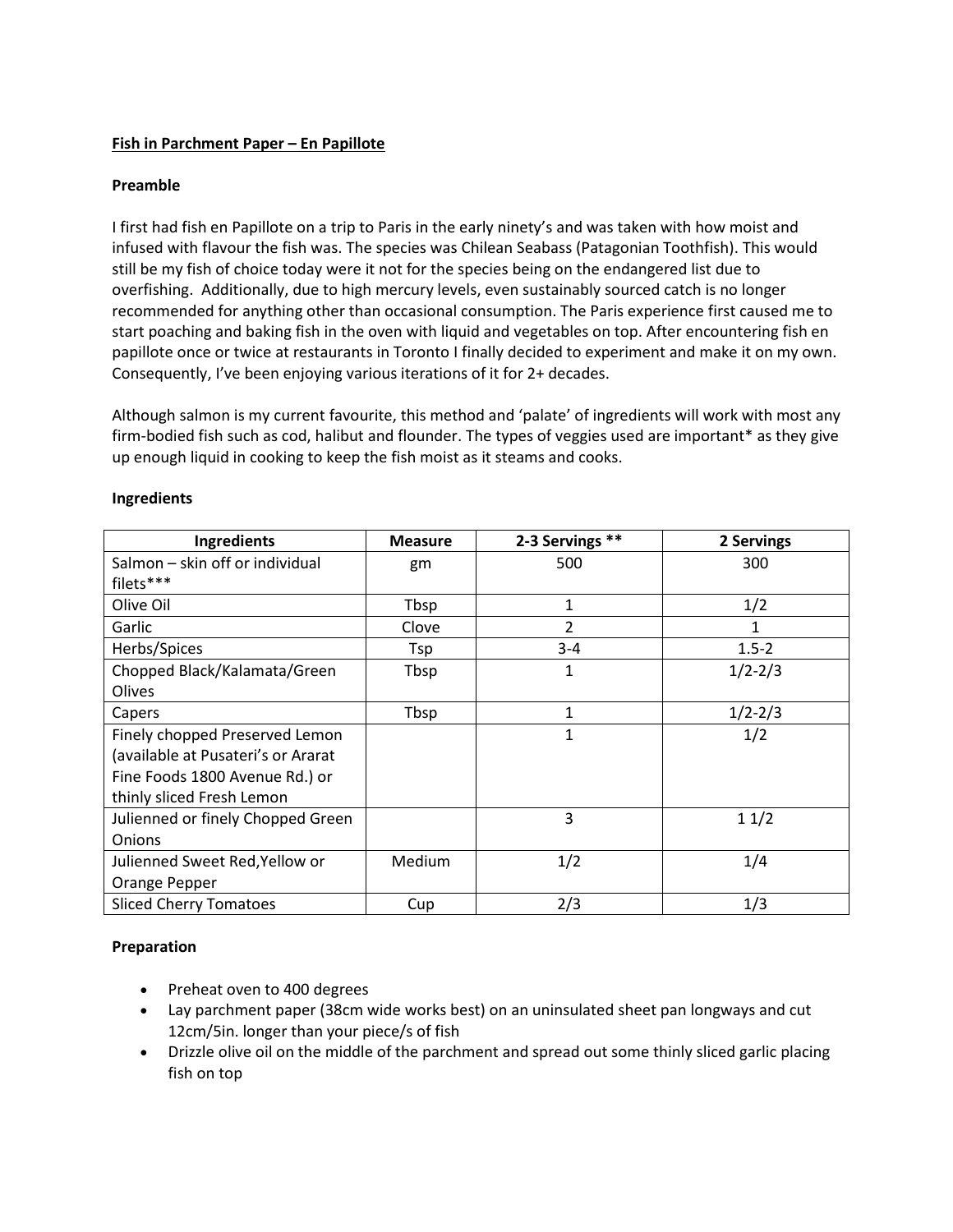- Sprinkle fish with your favourite spice or combination of spices I've used and enjoyed all those listed below but most often use those in bold italics
	- o Italian spice mix
	- o Herbes de Provence
	- o Dill
	- o *Ras el Hanout*
	- o *Tandoori mix*
	- o curry powder
	- o *cumin*
	- o Club house *'Roasted Garlic and Peppers'* or 'Lemon and Herb one step' seasoning
- Top fish with
	- o sliced or chopped sweet pepper
	- o julienned or chopped green onions
	- o chopped green or black olives and capers
	- o lightly salted sliced cherry tomatoes
	- o I also add chopped preserved lemons or lemon slices



- Pull up long edges of parchment paper so they meet to make a 'sling'. Grasping the edges at the two points where your ingredients and fish end, carefully make a fold to allow you to roll the excess together until you've encased the fish snuggly in a 'tube'\*\*\*
- Twist excess at ends tightly to seal, and ensure twisted ends stand somewhat vertically to avoid leakage \*\*\*\*



- Place tray in oven on middle rack and cook 20-30 minutes
	- $\circ$  Cooking time depends on amount and thickness of fish. Most parchment paper is relatively transparent so you should be able to see moisture from the vegetables bubbling through the sides for at least 5 minutes before removing